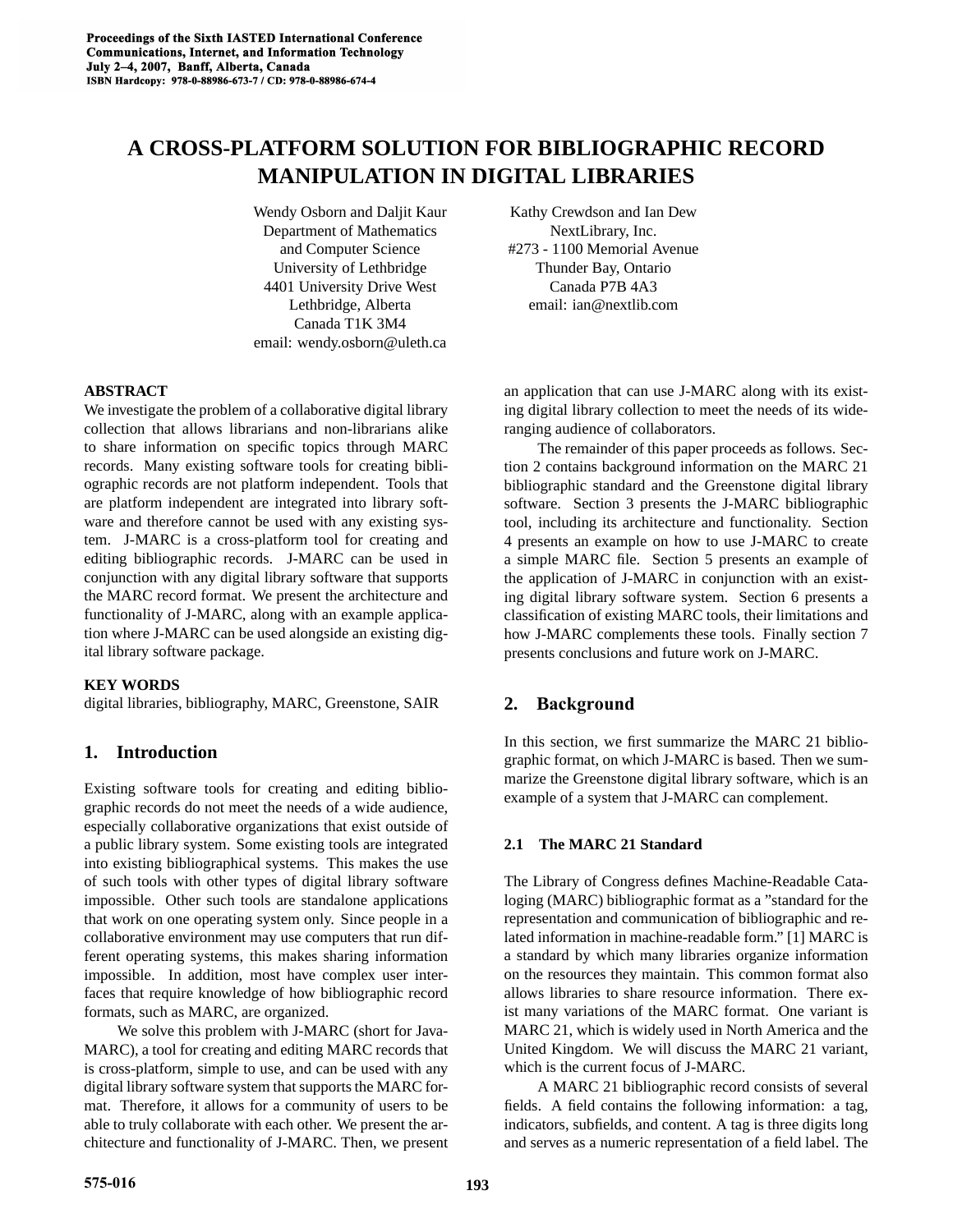two indicator values (each from 0-9, or an 'undefined' symbol) each provide further information for the field. What an indicator represents depends on the field. A field can be divided into subfields. Each subfield has a subfield code and corresponding data.

The information in a MARC 21 record is organized in the following manner. The first part of the record is called a leader. The leader is 24 characters long and contains general information about the record, such as its size and the number of fields. The next part of the record is called the tag directory. This directory contains information on each field in the record, such as its tag, the number of characters in the field, and the starting point of the content of the field. The third part of the record consists of the contents for each field listed in the tag directory. For each field, the contents consist of the indicators, the subfield codes (if any) and the data itself.

#### **2.2 Greenstone**

Greenstone [2, 3] is a software suite for creating digital library collections and making them available either locally or via the internet. An end user can create a digital library collection containing multimedia documents, such as images, PDFs, audio, and different forms of text. One type of document that Greenstone can handle is a multi-record MARC file.

Greenstone is open source, and works across different platforms. It has been tested and works on all versions of Windows (except 3.1), MAC OS X, and many flavors of Unix/Linux.

In addition, the Greenstone software and any collections built with it can be customized in many ways. For example, modules that support the inclusion of new data types can be added easily to the main software base. A collection can be customized to provide different organized views of its contents and different searching and browsing mechanisms.

One can create and edit their collection using the Greenstone Librarian Interface (GLI) [2]. For a collection of MARC records, one simply adds their MARC files to an import folder. From there, the GLI processes each files to obtain one or more MARC records, which are then added to the collection in a human readable format. By default, this is a text version of the MARC record. However, one can customize the collection to display information in other formats, such as Dublin Core [4].

# **3 J-MARC**

In this section, we present the J-MARC software tool for creating a MARC file of records. J-MARC is designed with built-in flexibility so that some customization is possible. In addition, the flexibility allows for additional functionality to be added easily in the future. Finally, J-MARC is written in Java, so it can be used across all major platforms.

We present the underlying system structure, followed by the design of the user interface.

## **3.1 System Design**

The underlying J-MARC system is composed of several modules. These are the File, Record, Field, Leader, Tag Directory, and Subfield. Each is described below.

- File. The J-MARC File module maintains a list of records from an existing file, or that will be placed in a new file. This list is dynamic, so new records can be added to it and will be added to the file when it is saved. The File module is responsible for creating a new file; reading and parsing an existing file; the output of all current records to either a new or existing file; and the management of the MARC record list.
- Record. The J-MARC Record module manages all aspects of a MARC record. Like the File module, the Record module maintains a flexible list of items, so new items can be added with ease. In this case, it maintains a list of MARC fields. It can be populated with fields from an existing record. The user can modify the contents of existing fields, and add new fields. For a new record, the user can select any new field to add to the field list. In addition, the Record module uses the Leader and Field Directory modules that are described below.
- Leader. The J-MARC Leader module is responsible for processing the leader.
- Tag Directory. The J-MARC Tag Directory module is responsible for processing the tag directory of a record. It identifies for each field in a record its tag, the number of characters in the field, and its location in the record.
- Field. The J-MARC Field module maintains a flexible list of subfields. It can be initially populated from an



Figure 1. Organization of Modules in J-MARC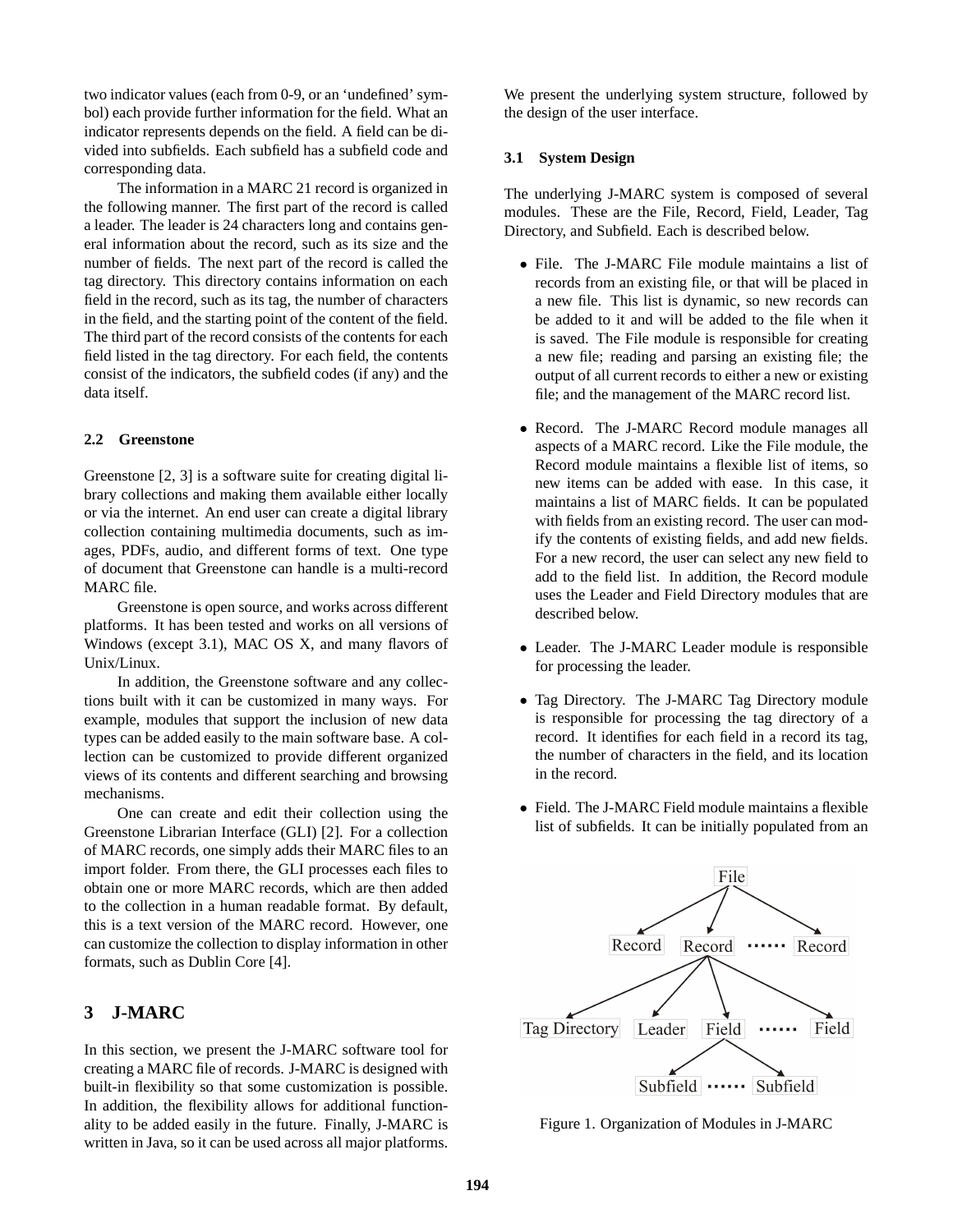| <b>Record Details</b><br>Select Field:<br>100 - Name of Author<br><b>Field Details</b> |  |              |                      |
|----------------------------------------------------------------------------------------|--|--------------|----------------------|
|                                                                                        |  |              |                      |
|                                                                                        |  |              | ▼<br>                |
| Indicator 1:<br>$\blacktriangledown$<br><b>Sub Field Details</b><br>Select Sub Field:  |  | Indicator 2: | $\blacktriangledown$ |
| a                                                                                      |  |              | ▼<br>                |
| Osborn, Wendy                                                                          |  |              |                      |
| <b>Record Modification &amp; Navigation</b>                                            |  |              |                      |

Figure 2. The J-MARC User Interface

existing field. Subfields can be added to the list in a similar manner as adding a field.

• Subfield. The J-MARC Subfield module is responsible for processing a subfield to obtain a subfield code and its corresponding contents.

Figure 1 shows how all modules are related. A File module contains one or more records, while a Record contains multiple fields (along with leader and field directory processing) and a Field module that consists of one or more subfields.

#### **3.2 User Interface**

In order for J-MARC to be useful to users who are not familiar with the MARC format, we designed a graphical user interface (GUI) that is simple to use. Only a minimal amount of information is displayed to the user at any given time. In addition, flexibility is provided in what information the user can view and modify.

Figure 2 depicts the J-MARC graphical user interface. It consists of three areas. The first area handles MARC file access. It allows the user to open either a new or existing MARC file. In both cases, the file is specified by opening a file selection dialog box and simply typing or selecting the filename. The specified file name is displayed at all times while the file is open, in addition to a button that gives the option to close and save the file.

The second area handles record details. This area allows the user to manipulate a record in the open file. Here, fields and subfields can be added, and the values of fields that exist in the record can be modified. In addition, the user can select one field and subfield to view at a time from a drop-down menu. J-MARC hides the remaining fields out of view. However, the user can switch to other fields and subfields when they are required.

Finally, the third area is for record modification and navigation. This area allows the user to create a new record, save an edited record, and navigate between all records in the file.

In addition to making the interface simple, it is also designed with flexibility with respect to the list of MARC fields that one can work with, and the labels used to identify fields. Only a small number of the many pre-defined MARC fields are used on a regular basis, while many others are used rarely [1]. Therefore, the fields that J-MARC makes available to the user are specified in a file that is read by the GUI on startup. This file contains a tag and a label for each MARC field to be included. One can use the labels as defined by the Library of Congress [1]. For example:

## 100-MAIN ENTRY PERSONAL NAME 110-MAIN ENTRY CORPORATE NAME 246-VARYING FORM OF TITLE

However, as long as the proper tags are used, the labels can be changed so that they are more meaningful to the specific group of users. For example, the fields with tags 100 and 110 can be labeled as follows:

100-Name of Author 110-Affiliation of Author 246-Title of Article

# **4. Example: Using J-MARC**

In this section, we present a walkthrough that displays how J-MARC can be used to create a simple MARC file. This walkthrough involves: 1) Creating a new MARC file, 2) Opening the new MARC file, 3) Creating a blank record, 4) Selecting a new field and subfield, and 5) Adding data to the field/subfield.

To create a new MARC file, first click on the Open button that is located in the MARC File area of J-MARC. This will display the Open file dialog box which is specific to the operating system that J-MARC is running on (Windows, in this example). Then, simply enter the name of the file in the File Name field and click on the Open button. Figure 3 shows the creation of a new MARC file called new.marc. After creating the new file, it must be opened as an existing file. This is accomplished by clicking on Open in the J-MARC window, and selecting the newly created file from the Open file dialog box. The file name will be displayed in the MARC file area.

After a new MARC file is open, records are added one at a time by click on the New button, which is located in the Record Modification and Navigation area of J-MARC. Also displayed in this area are the current record being created or edited, and the total number of records in the file. Figure 4 depicts the file new.marc with one record. The display of 1/1 indicates that the first record is being edited, and that the file contains one record.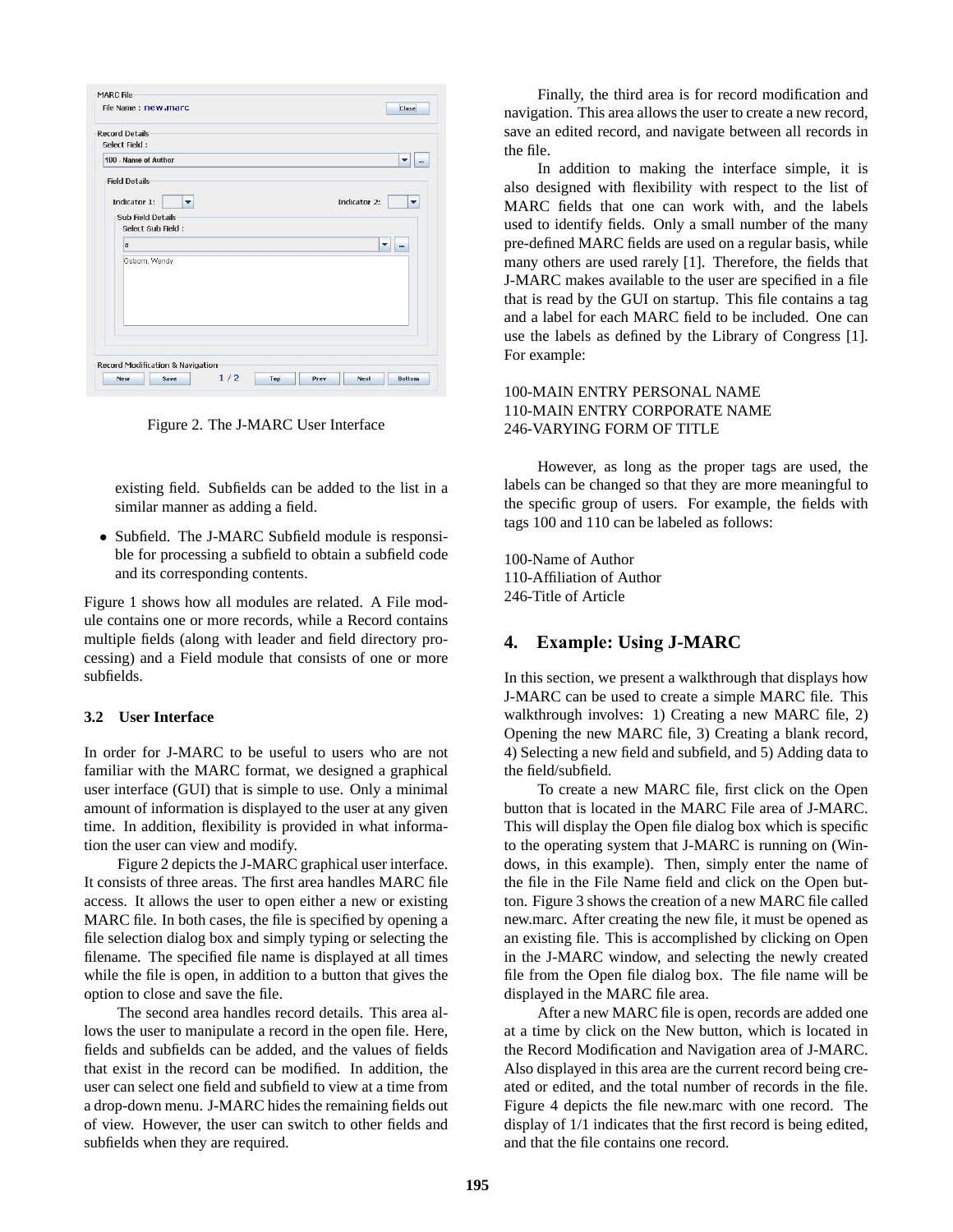| Sele     | $&$ Open                                                                                                          |                   |                          |        |                          |
|----------|-------------------------------------------------------------------------------------------------------------------|-------------------|--------------------------|--------|--------------------------|
|          | Look In:                                                                                                          | My Documents      | $\overline{\phantom{a}}$ | 凾<br>⊓ | $882 =$                  |
| Fie<br>I | <b>Corel User Files</b><br>DB2LOG<br>My Music<br><b>My Pictures</b><br>My Received Files<br>My Videos<br>Updater5 |                   |                          |        |                          |
|          | File Name:                                                                                                        | new.marc          |                          |        |                          |
|          | Files of Type:                                                                                                    | <b>MARC Files</b> |                          |        | $\overline{\phantom{a}}$ |
|          |                                                                                                                   |                   |                          | Open   | Cancel                   |

Figure 3. Specifying Name for New MARC File Figure 4. Open File with Blank Record

| File & Add Fields                                   | ose         |
|-----------------------------------------------------|-------------|
| 100 - Name of Author<br>110 - Affiliation of Author |             |
| 246 - Title of Article                              |             |
|                                                     |             |
|                                                     |             |
|                                                     |             |
|                                                     | $r2$ :      |
|                                                     |             |
|                                                     |             |
|                                                     |             |
|                                                     |             |
|                                                     |             |
|                                                     |             |
|                                                     |             |
|                                                     |             |
|                                                     |             |
|                                                     |             |
|                                                     |             |
|                                                     |             |
|                                                     |             |
|                                                     | Add<br>ttom |

After a new MARC record is created, fields are added one at a time. By clicking on the add field button (the button to the right of the Select Field drop-down box), a list of available fields are displayed to the user. There are two things to note here. First, only the permitted fields are displayed. Second, if a permitted field has a customized label, this is displayed to the user. From here, the user selects a field to add to the current MARC record and clicks on the Add button. Figure 5 depicts a list of three fields. Notice that each field has a customized label that is more suited to the community of users.

After a new field is selected, the user can select the appropriate indicators and subfields before entering data for the field. Figure 6 depicts the selected indicators, subfields and data for MARC field 100. After entering data for the

| File Name: new.marc      |  | Close                              |
|--------------------------|--|------------------------------------|
| <b>Record Details</b>    |  |                                    |
| Select Field:            |  |                                    |
|                          |  | ▼<br>                              |
| <b>Field Details</b>     |  |                                    |
| Indicator 1:             |  | Indicator 2:                       |
| <b>Sub Field Details</b> |  |                                    |
| Select Sub Field:        |  |                                    |
|                          |  | $\overline{\phantom{a}}$<br>in it. |
|                          |  |                                    |
|                          |  |                                    |
|                          |  |                                    |
|                          |  |                                    |
|                          |  |                                    |
|                          |  |                                    |
|                          |  |                                    |
|                          |  |                                    |

| <b>Record Details</b>                                            |                            |                   |  |                                      |
|------------------------------------------------------------------|----------------------------|-------------------|--|--------------------------------------|
| Select Field:                                                    |                            |                   |  |                                      |
| 100 - Name of Author                                             |                            |                   |  | $\mathbf{v}$<br>                     |
| <b>Field Details</b><br>Indicator 1:<br><b>Sub Field Details</b> | 1 <br>$\blacktriangledown$ |                   |  | Indicator 2:<br>$\blacktriangledown$ |
|                                                                  |                            | Select Sub Field: |  |                                      |
| a                                                                |                            |                   |  | ▼<br>                                |
| Osborn, Wendy                                                    |                            |                   |  |                                      |

Figure 5. Selecting a Field Field Figure 6. Adding Data to Field

chosen field, the record can be saved by clicking on the Save button, which is located in the Record Modification and Navigation area of J-MARC. It should be noted that the user can add as many fields as he or she wishes before saving the record.

The user can add more records and customize them with the appropriate fields in the same manner. Then finished with the file, the user can close the MARC record by clicking on the Close button, located in the MARC file area. Later, if more records are to be added to the file, the file can simply be opened again. New records can be added, which are appended to the end of the MARC file. In addition, existing records can be modified, in terms of current content and by adding new fields and subfields.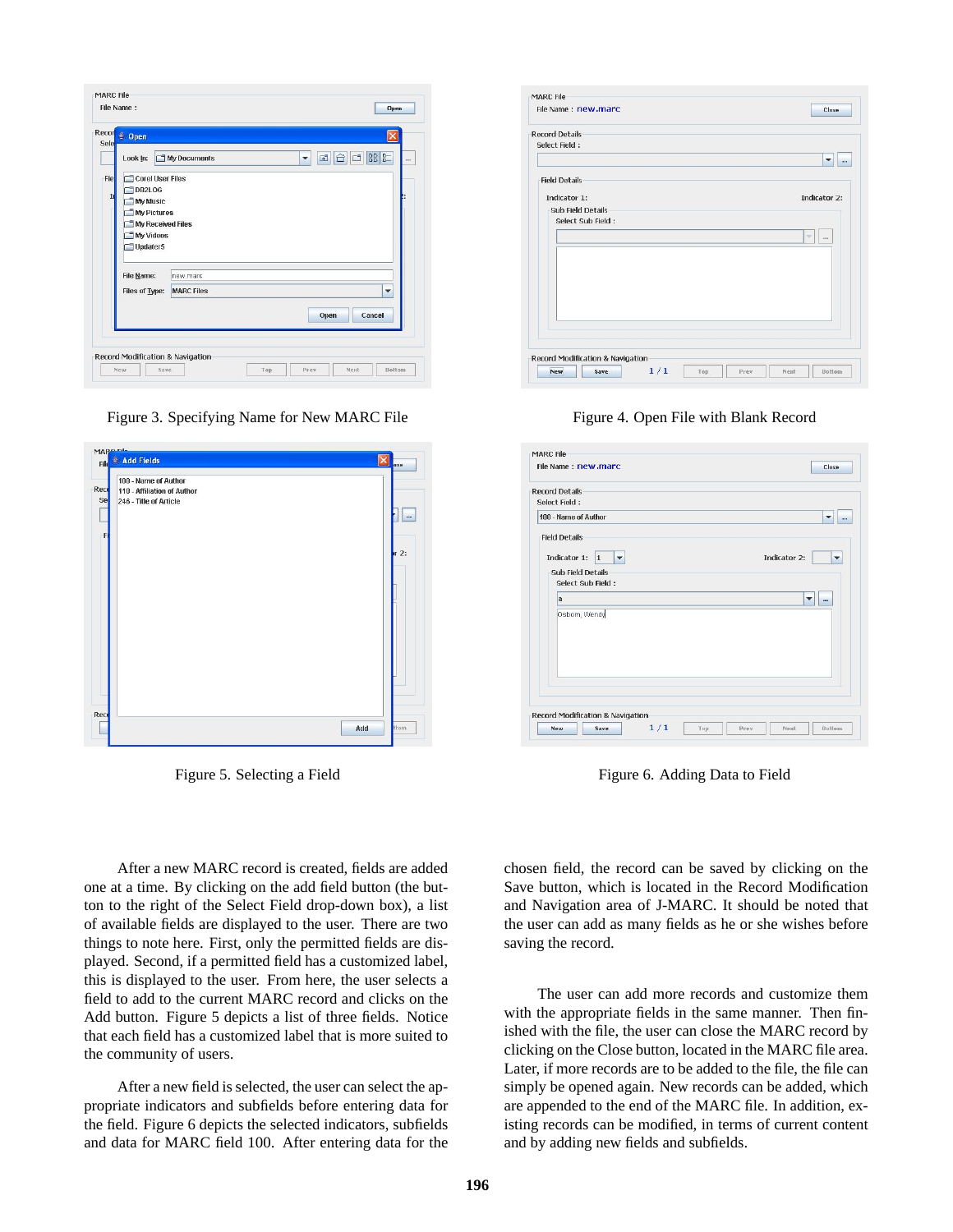# **5 Example: SAIR**

Here, we provide an example of an existing digital library collection where a diverse group of users contribute MARC records, and how J-MARC can extend the functionality of the software used for maintaining the collection.

The Southern Alberta Information Resources (SAIR) project [5] is an online bibliography of resources related to the past and present of southern Alberta, Canada. It maintains MARC records on communities, regions, environmental issues, and international border issues, to name a few. The objectives of SAIR are:

- 1. To maintain an archive of all historical and current resources relevant to southern Alberta. These resources will also be digitized and made available for future generations to study and appreciate.
- 2. To foster collaboration between libraries, local community groups and other institutions. Some include historical societies, genealogical societies, and the local post-secondary institutions.

Different organizations involved in this collaborative effort run different operating systems. Therefore, a solution that supports these different platforms is required. In addition, many users involved in this effort are end-users that have limited computer skills. Therefore, a tool that is simple to use and understand is required.

SAIR is maintained using Greenstone [3]. As mentioned previously, Greenstone can process an existing file of MARC records. Through the GLI, one can edit records that are already imported by using a text editor, although one is editing a display version of MARC. Also, Greenstone can be customized to nicely display the records. However, it cannot create new MARC records, nor can it edit MARC records that are not imported into the collection. Therefore, additional functionality is required, in particular for creating new MARC records and files. To accomplish this, one can add the additional functionality to Greenstone itself. Another solution is to complement the existing software by adding a standalone MARC editor.

Therefore, by adding J-MARC to the system, users can create a MARC file that contains one or more records. Then, the MARC records can be imported into the SAIR library using the existing mechanisms provided by Greenstone. In addition, the newly created MARC files can be shared with other digital libraries that support the MARC format.

## **6. Review of Existing Tools**

Many tools exist today that support the creation and editing of MARC records [6]. They can be classified into the following categories:

• Integrated tools. These tools provide full editing capabilities for MARC records. However, they are built into an existing system. Therefore, they are not independent tools that can be used in conjunction with any digital library. Some record editing tools under this category include the following. BookWhere [7] and IsisMarc [8] are among the many tools that are available exclusively for the Windows operating system. Other systems, such as Millenium [9], TeraText [10], Unicorn [11], and JavaISIS [12] are written in Java. Therefore, these tools can be used across different systems.

- Standalone tools. These tools also provide full MARC record editing capabilities. In addition, they are completely independent and can be used in conjunction with any existing digital library. Some of these tools include MarcEdit [13], AGent MARCit [14] and Visual MARC Editor [15], which are among many standalone tools that are work exclusively on Windows.
- Application Programming Interfaces (APIs). APIs provide a set of functions for the creation of MARC tools that suit specific needs. One such tool is MARC4J [16], an API that is written in Java, and therefore is platform independent after it is used to implement a software tool.

J-MARC falls into the category of standalone tools. It differs from existing tools in the following ways:

- Digital Library Independent. As mentioned above, some cross-platform systems that provide MARC record editing capabilities are available. However, the record editor is integrated into a complete system, and cannot be removed and used with other existing systems. One solution could be to create new records in these systems and then export the records. However, this requires more work than is necessary to manipulate MARC records. In addition, it requires more software overhead than is necessary. J-MARC is an independent tool that can be used easily in conjunction with any existing digital library software package.
- Cross-platform support. Based on our findings, most standalone MARC record editing tools are written exclusively for the Windows family of operating systems. These tools cannot be run on other systems such as MAC OS X or Unix/Linux without the setup and use of emulation tools. It is possible to create a cross-platform standalone tool using the MARC4J API. However, this requires programming knowledge that many uses may not have, and should not be required to learn. J-MARC can run on all major platforms and does not require programming knowledge to create or use. The only requirement for using J-MARC is a simple installation of the Java Runtime Environment (JRE).
- Simpler interface. Most existing MARC editing tools have cumbersome interfaces. J-MARC keeps editing